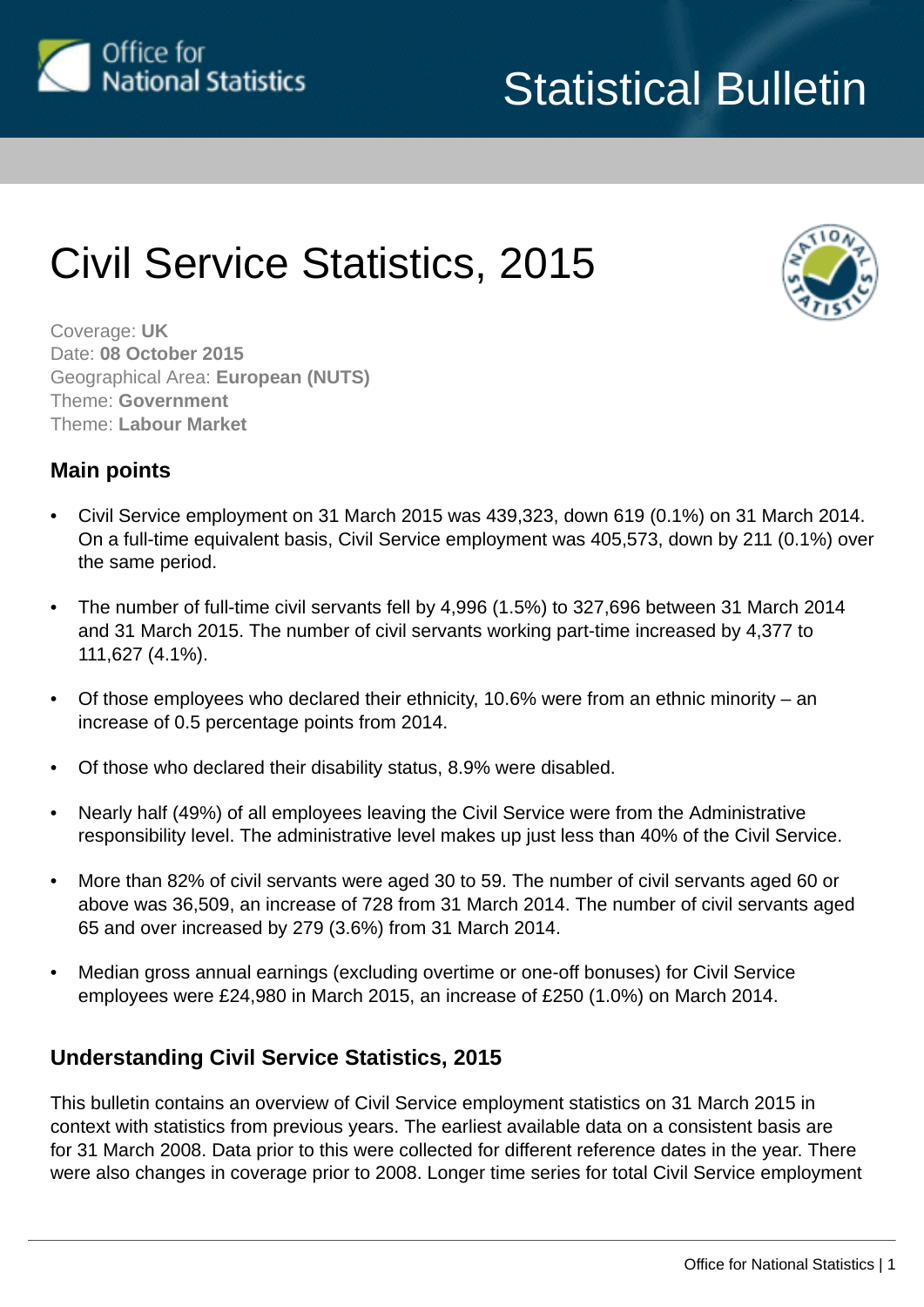are available from the [Public Sector Employment release](http://www.ons.gov.uk:80/ons/rel/pse/public-sector-employment/index.html). The latest published statistics are for Quarter 2 (April to June) 2015 when Civil Service employment was 431,100 (397,850 on a full-time equivalent basis).

The release counts all home Civil Service employees. It excludes the Northern Ireland Civil Service, other Crown servants and employees of the wider public sector. There are home Civil Service employees based in Northern Ireland and Overseas.

Statistics are presented on a range of factors including working pattern, gender, ethnicity, disability status, earnings and location of the Civil Service workforce.



**Figure 1: UK Annual Civil Service Employment Survey time series**

Source: Office for National Statistics

# **Download chart**

**XLS** [XLS format](http://www.ons.gov.uk:80/ons/rel/pse/civil-service-statistics/2015/chd-chart-01.xls) (17 Kb)

# **At a glance**

Civil Service employment has fallen by 0.1%, to 439,323, between 31 March 2014 and 31 March 2015. A fall in full-time staff of 4,996 was almost offset by an increase of 4,377 in part-time staff.

The Administrative responsibility level showed the largest decrease in employment with a fall of 5.8%. The number of employees working at the Grade 6 and 7 responsibility levels increased by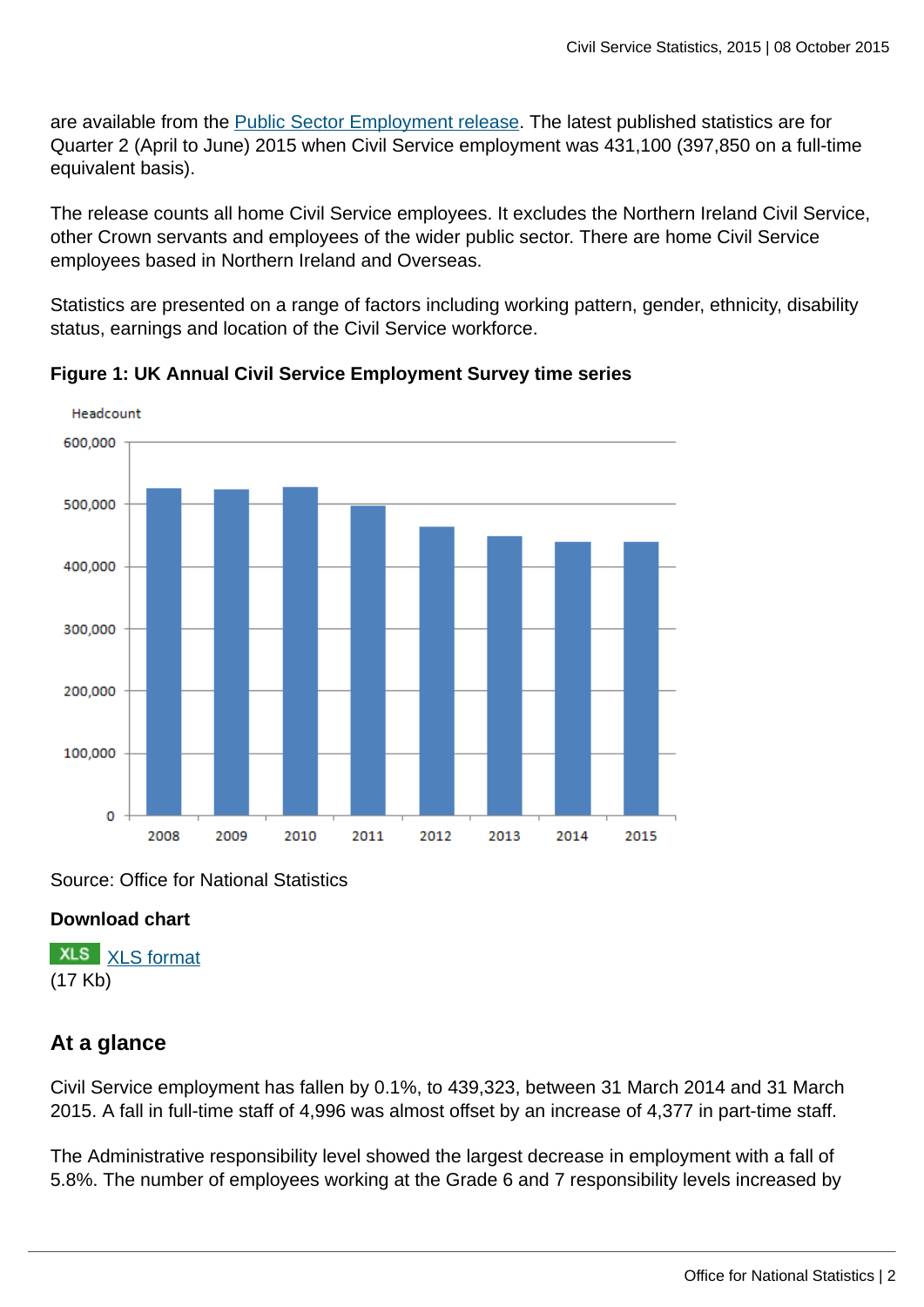4.6%. There was an increase of 1.7% at the Senior Civil Service level and an increase of 1.5% in the number of Senior and Higher Executive Officers. The number of Executive Officers fell by 3.1%.

There were increases in employment in all age bands except the 40 to 49 age band, where employment fell by 7,180 (5.3%).

The number of civil servants increased in Yorkshire and The Humber (1.1%), West Midlands (2.4%), London (2.8%), and civil servants overseas (4.6%). All other regions showed a decrease in employment.

There were 6,413 more leavers from the Civil Service than entrants between 31 March 2014 and 31 March 2015. The majority of leavers (48.9%) were at the Administrative responsibility level. The majority of entrants (55.5%) were also at the Administrative responsibility level.

The Senior Civil Service responsibility level had 38.7% female employees, up one percentage point on 31 March 2014. There were also fewer women than men in the Grades 6 and 7 and Senior and Higher Executive Officer responsibility levels, but for each of these responsibility levels the proportion of women in them increased from last year to this year.

There were more women than men in the Executive Officer and Administrative responsibility levels.

Of those who declared their ethnicity, 10.6% of civil servants were from an ethnic minority on 31 March 2015. Of those who declared their disability status, 8.9% of civil servants were disabled.

The median earnings of Civil Service employees increased by £250 (1.0%) over the year to 31 March 2015, to £24,980.

# **Civil Service Workforce**

#### **Working pattern**

At 31 March 2015, there were 439,323 civil servants, down 619 (0.1%) on 31 March 2014. There was a decrease in the number of civil servants working full-time, of 4,996 (1.5%) to 327,696 compared with 31 March 2014. There was an increase of 4,377 (4.1%) in the number of part-time civil servants, to 111,627.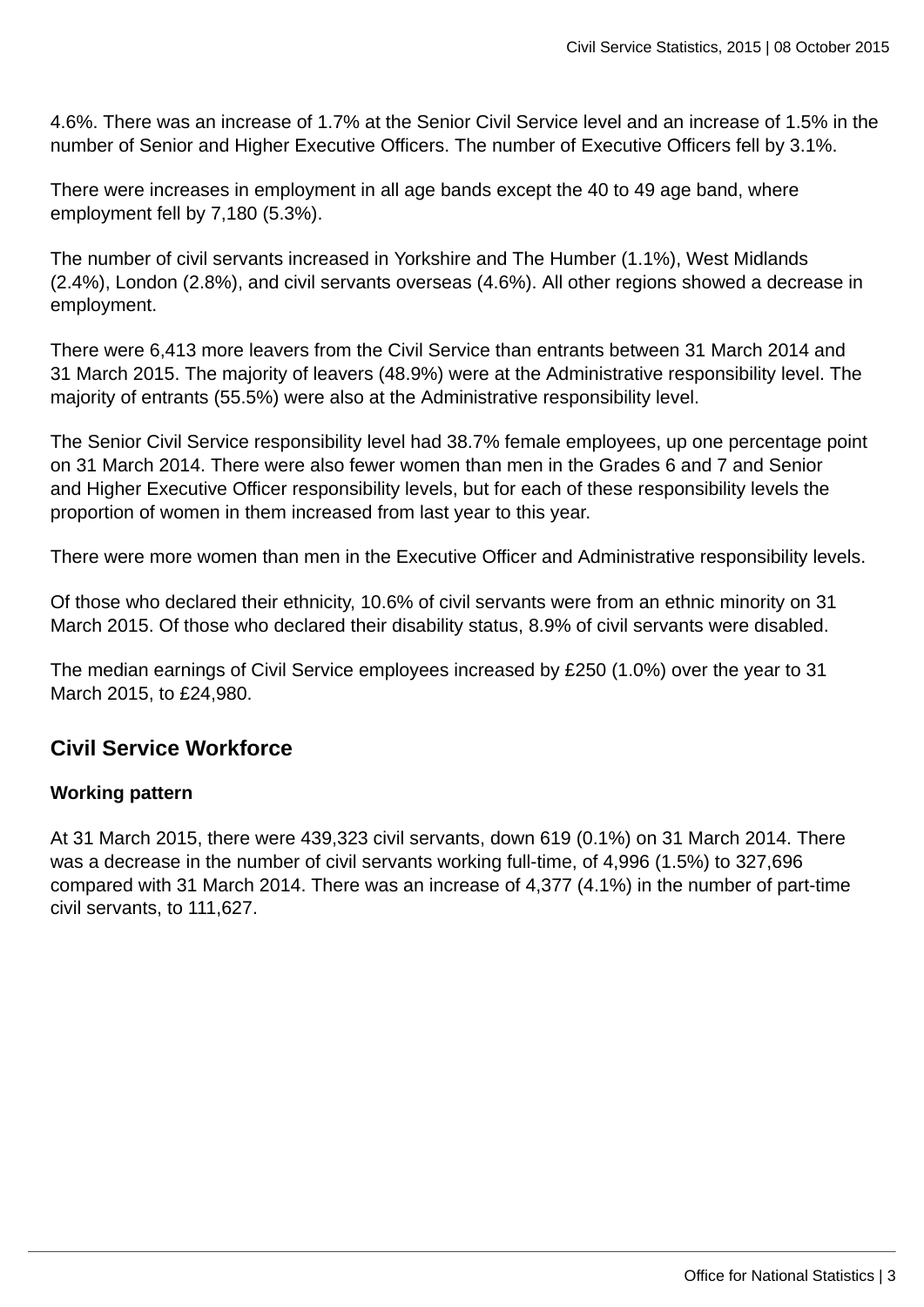

# **Figure 2: UK Civil Service employment at 31 March 2015 by working pattern**

Source: Office for National Statistics

#### **Download chart**

**XLS** [XLS format](http://www.ons.gov.uk:80/ons/rel/pse/civil-service-statistics/2015/chd-chart-02.xls) (29 Kb)

#### **Responsibility level**

At 31 March 2015, around 38% of the Civil Service worked at the Administrative responsibility level, 25% worked at the Executive Officer level, 23% worked at Higher or Senior Executive Officer level and 9% worked at Grade 6 or 7 level. The remaining 1% worked at Senior Civil Service level with 3% in the 'not reported' category.

Employment increased in the Senior Civil Service responsibility level by 84 (1.7%), by 1,748 (4.6%) at the Grade 6 and 7 responsibility level and by 1,481(1.5%) in the Senior and Higher Executive Officer responsibility level.

Employment decreased by 3,611 (3.1%) in the Executive Officer responsibility level and by 10,410 (5.8%) in the Administrative responsibility level.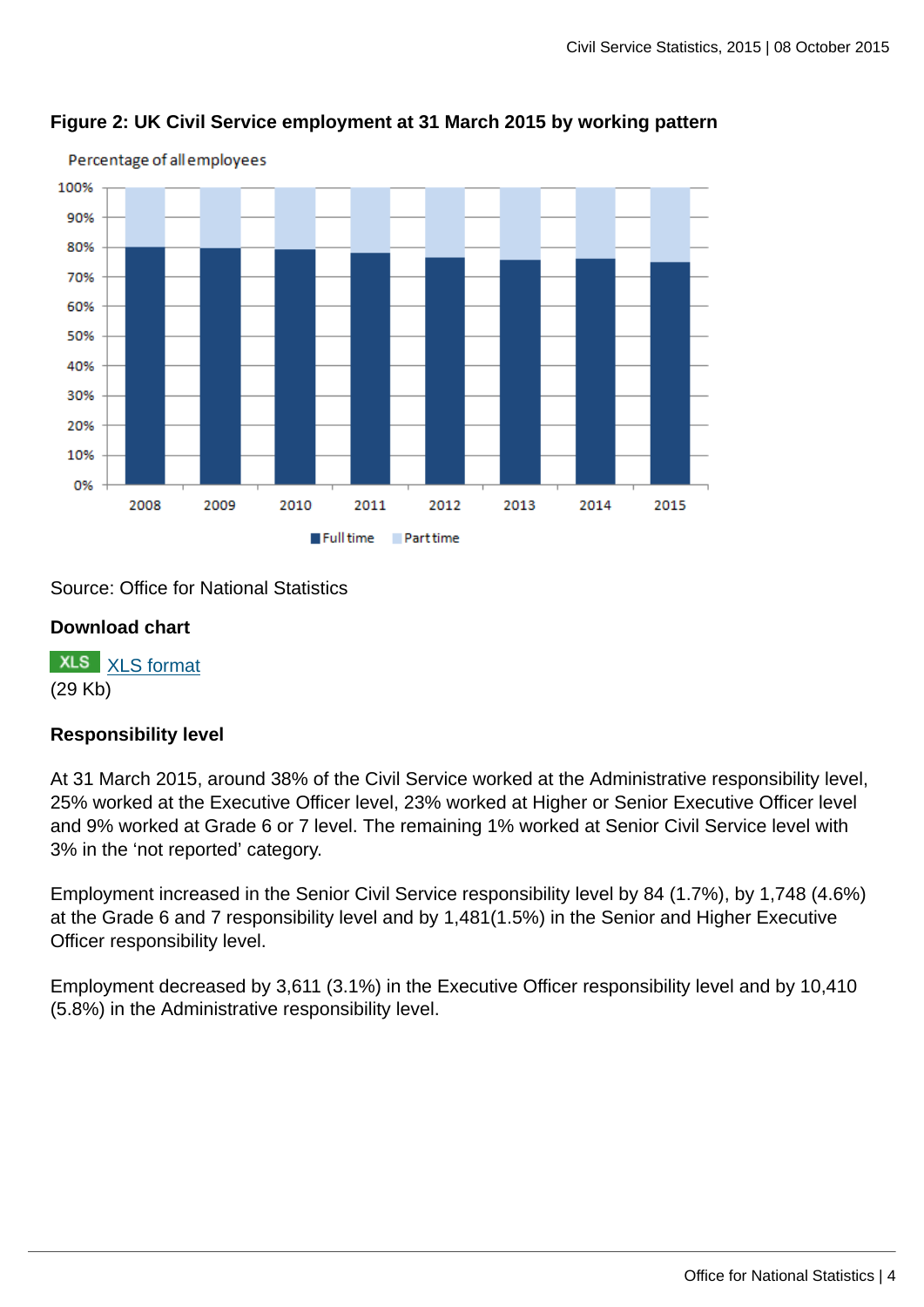#### **Figure 3: UK Civil Service employment at 31 March 2015 by responsibility level, UK**



#### Percentage of total headcount

# Source: Office for National Statistics

#### **Notes:**

1. Please click on the image to view a larger version

#### **Download chart**

**XLS** [XLS format](http://www.ons.gov.uk:80/ons/rel/pse/civil-service-statistics/2015/chd-chart-03.xls) (18.5 Kb)

#### **Gender**

At 31 March 2015, 54% of all Civil Service employees were female.

The proportion of females working at Senior Civil Service level on 31 March 2015 was 38.7%, an increase of 1.0 percentage points from 31 March 2014 and 5.9 percentage points on 31 March 2009. The proportion of female Grade 6 and 7s has been steadily increasing, from 39.4% on 31 March 2009 to 43.6% on 31 March 2015.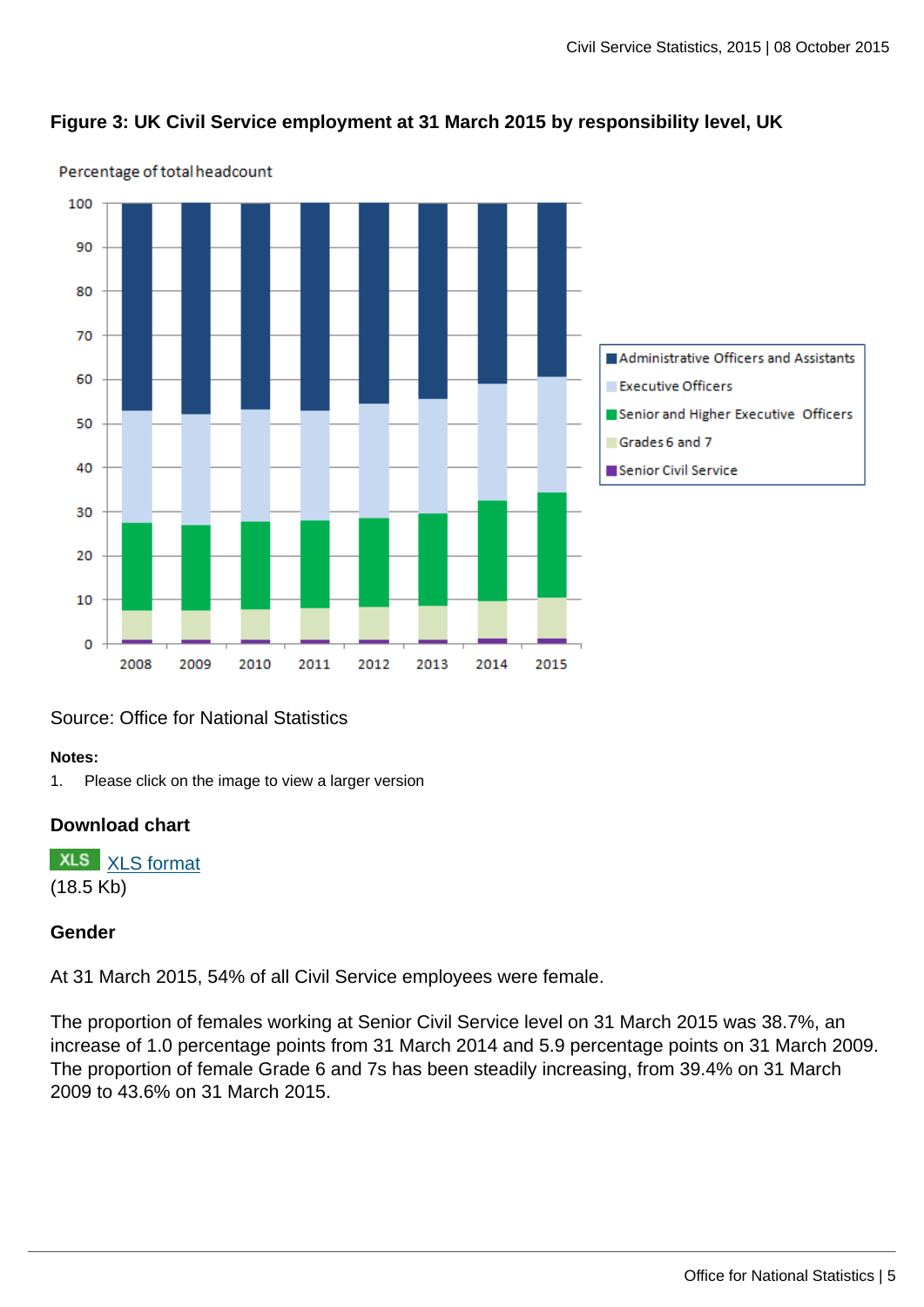# **Figure 4: UK Civil Service employment at 31 March 2015, proportion of females by responsibility level, UK**



Per cent female by responsibility level

Source: Office for National Statistics

#### **Download chart**

**XLS** [XLS format](http://www.ons.gov.uk:80/ons/rel/pse/civil-service-statistics/2015/chd-chart-04.xls) (31 Kb)

#### **Gender and age**

More than four in five civil servants were in the 30 to 59 age group on 31 March 2015. Since 31 March 2014 there has been a decrease in employment in age band 40 to 49. There have been increases in all other age bands. There were more females than males in the 20 to 29, 30 to 39, 40 to 49 and 50 to 59 age bands. There were more males than females in the other age bands.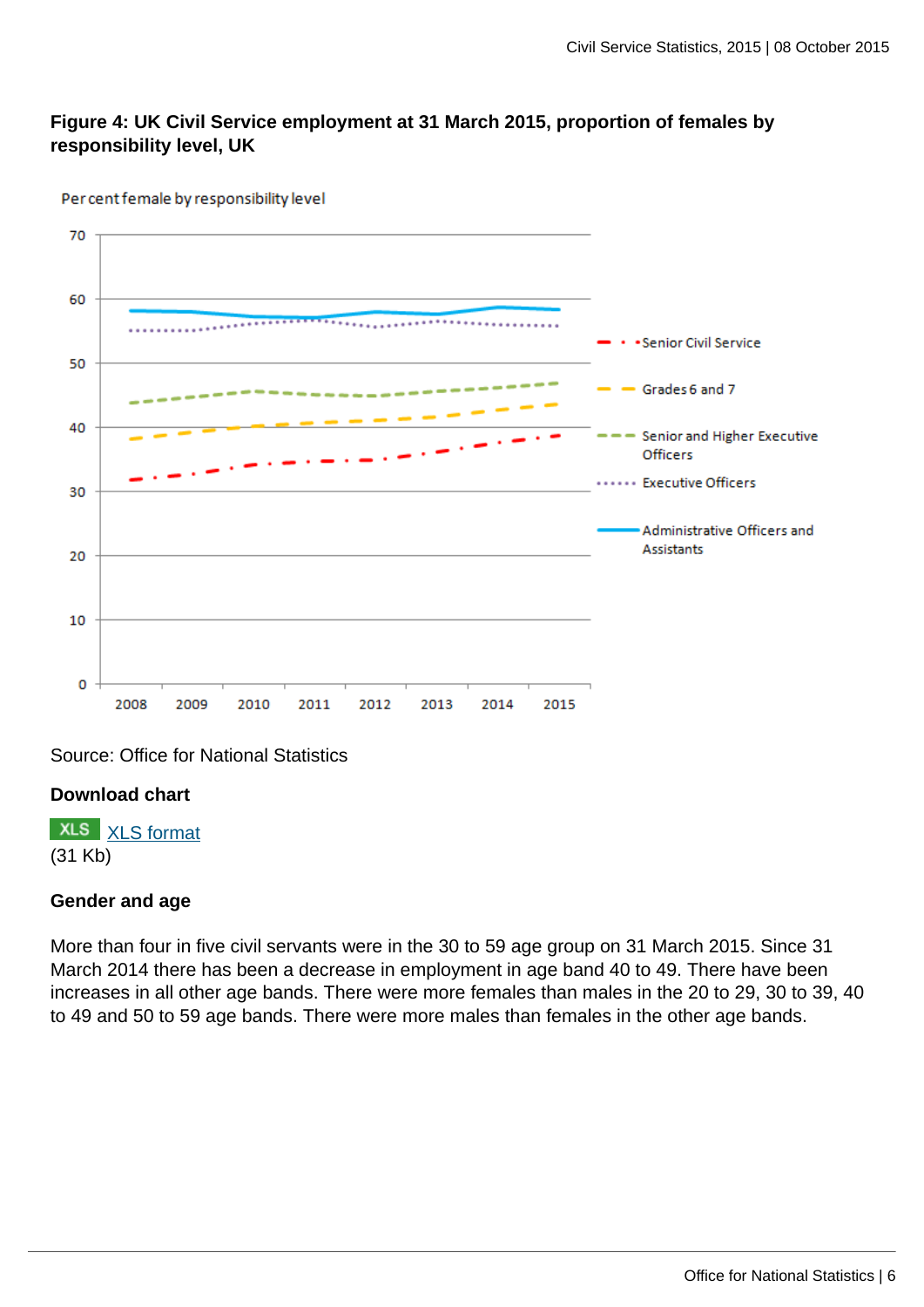

# **Figure 5: UK Civil Service employment at 31 March 2015, distribution by age and gender, UK**

Source: Office for National Statistics

# **Download chart**

**XLS** [XLS format](http://www.ons.gov.uk:80/ons/rel/pse/civil-service-statistics/2015/chd-chart-05.xls) (17.5 Kb)

# **Region**

There were 43,623 Civil Service employees in Scotland, 30,801 in Wales and 3,664 in Northern Ireland on 31 March 2015.

The English region with the highest number of civil servants on 31 March 2015 was London with 79,021 employees. The lowest was the East Midlands with 20,083.

There were increases in the number of civil servants in London, Yorkshire and the Humber, West Midlands and overseas. All other regions showed decreases. The largest percentage increase (excluding overseas) between 31 March 2014 and 31 March 2015 was in London at 2.8%. The regions with the largest percentage decreases in Civil Service employment between 31 March 2014 and 31 March 2015 were Northern Ireland (7.7%) and the South West (1.7%).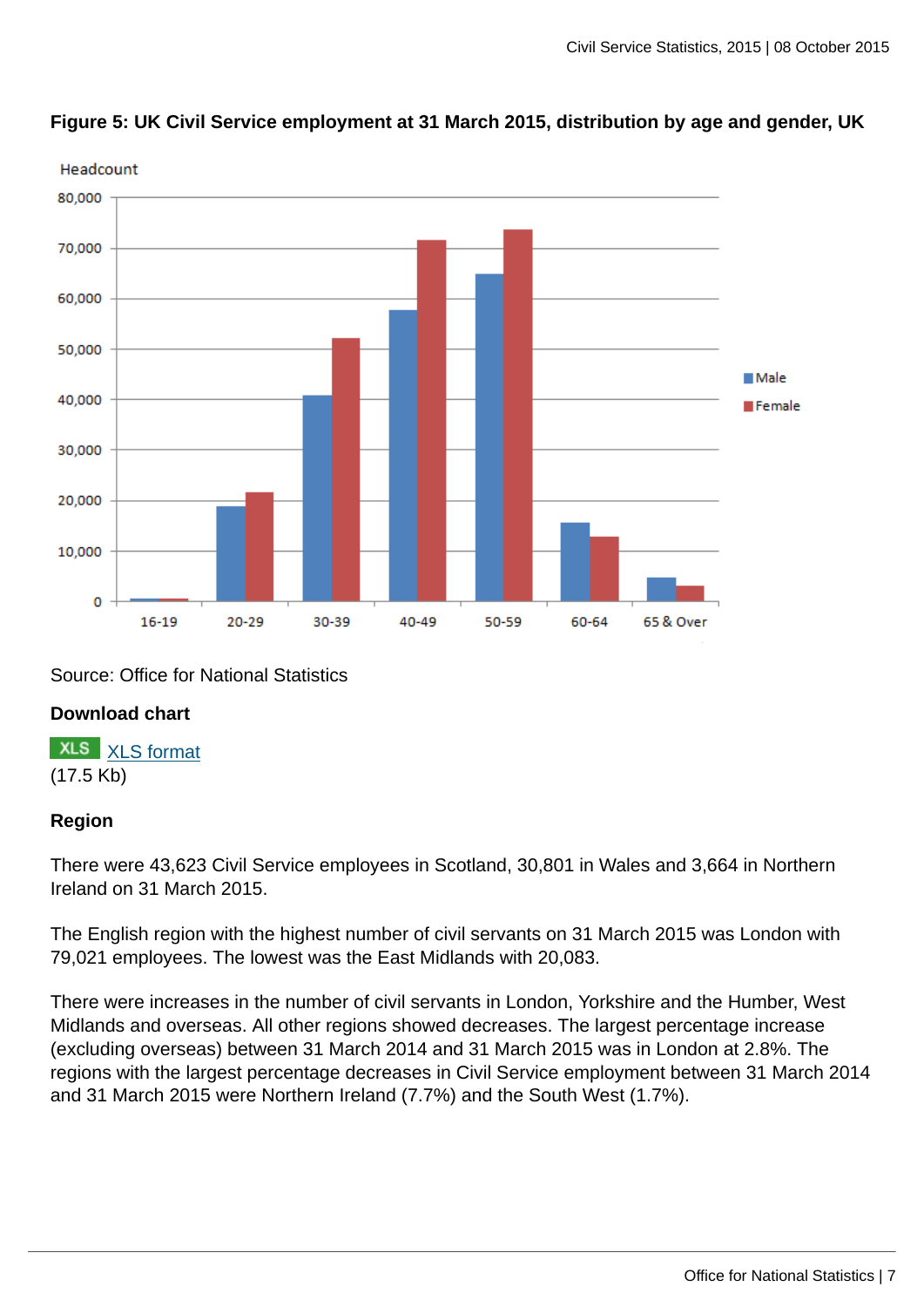

# **Figure 6: UK Civil Service employment at 31 March 2015, proportion by region**

# Source: Office for National Statistics

#### **Notes:**

1. Please click on the image to view a larger version

# **Download chart**

**XLS** [XLS format](http://www.ons.gov.uk:80/ons/rel/pse/civil-service-statistics/2015/chd-chart-06.xls) (25.5 Kb)

#### **Entrants and Leavers**

A total of 41,796 employees left the Civil Service between 31 March 2014 and 31 March 2015. During the same period, 35,383 people joined the Civil Service. Employees at the Administrative responsibility level accounted for 55% of entrants compared with 49% of leavers.

For all responsibility levels there were fewer entrants than there were leavers between 31 March 2014 and 31 March 2015. However, this year it was not possible to attribute a civil service grade to 10,407 entrants, which causes interpretation issues for the numbers shown by responsibility level. The large number of entrants for which an entrant grade was not known was largely caused by the transfer into the National Offender Management Service of around 9,000 employees from Probation Trusts who were unable to report Civil Service grade equivalency.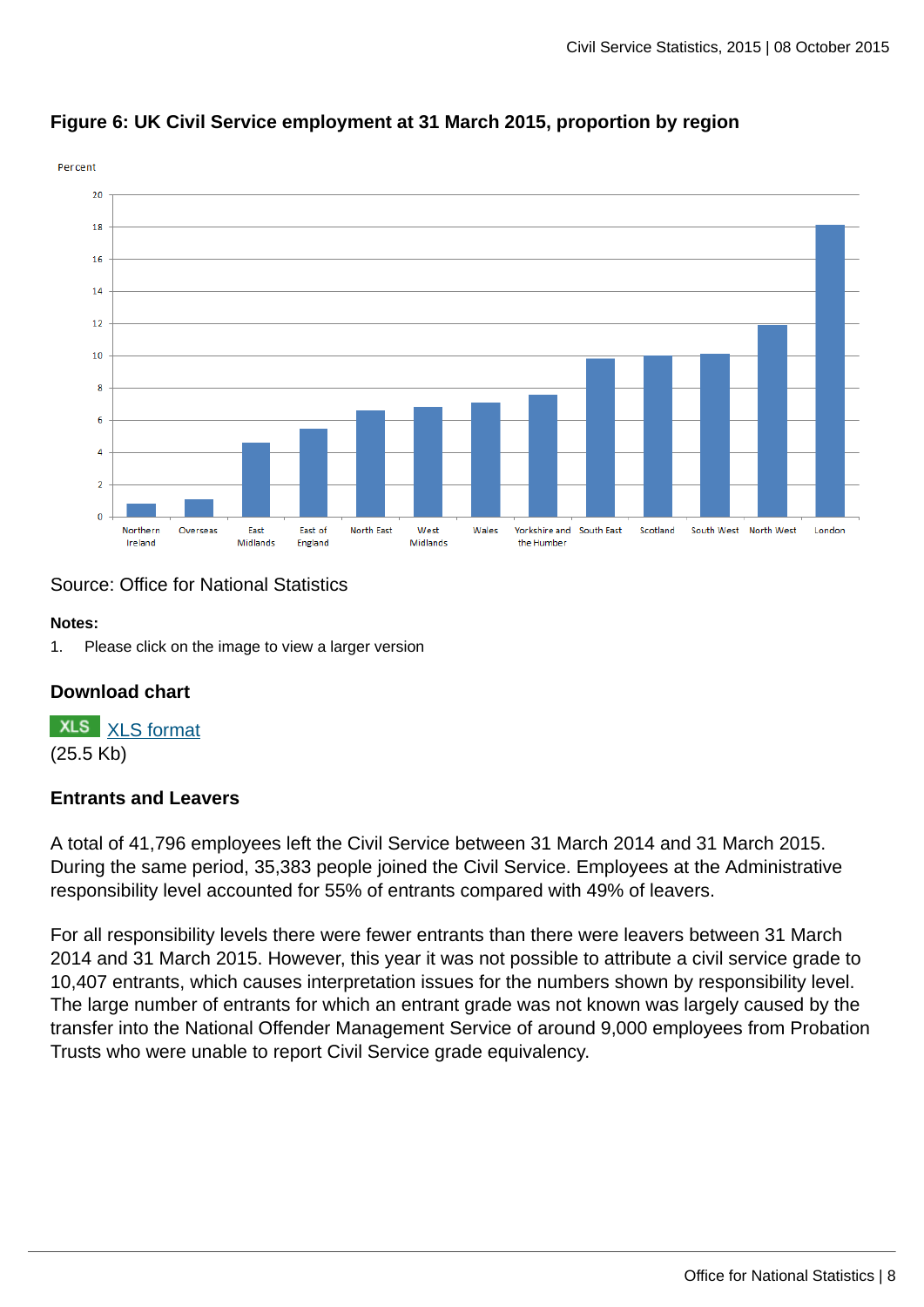

# **Figure 7: UK Civil Service employment; entrants and leavers at 31 March 2015**

Source: Office for National Statistics

#### **Notes:**

1. Please click on the image to view a larger version

# **Download chart**

**XLS** [XLS format](http://www.ons.gov.uk:80/ons/rel/pse/civil-service-statistics/2015/chd-chart-07.xls) (25.5 Kb)

# **Ethnicity**

Of the Civil Service employees in March 2015 who declared their ethnicity, 10.6% were from an ethnic minority, an increase of 0.5 percentage points on March 2014.

At March 2015, 12.0% of employees at Executive Officer responsibility level and 11.0% at Administrative responsibility level were from an ethnic minority. In comparison, 7.1% of those at the Senior Civil Service level were from an ethnic minority, a decrease of 0.2 percentage points from March 2014. All other responsibility levels showed an increase in the proportion of ethnic minority employees from last year to this year.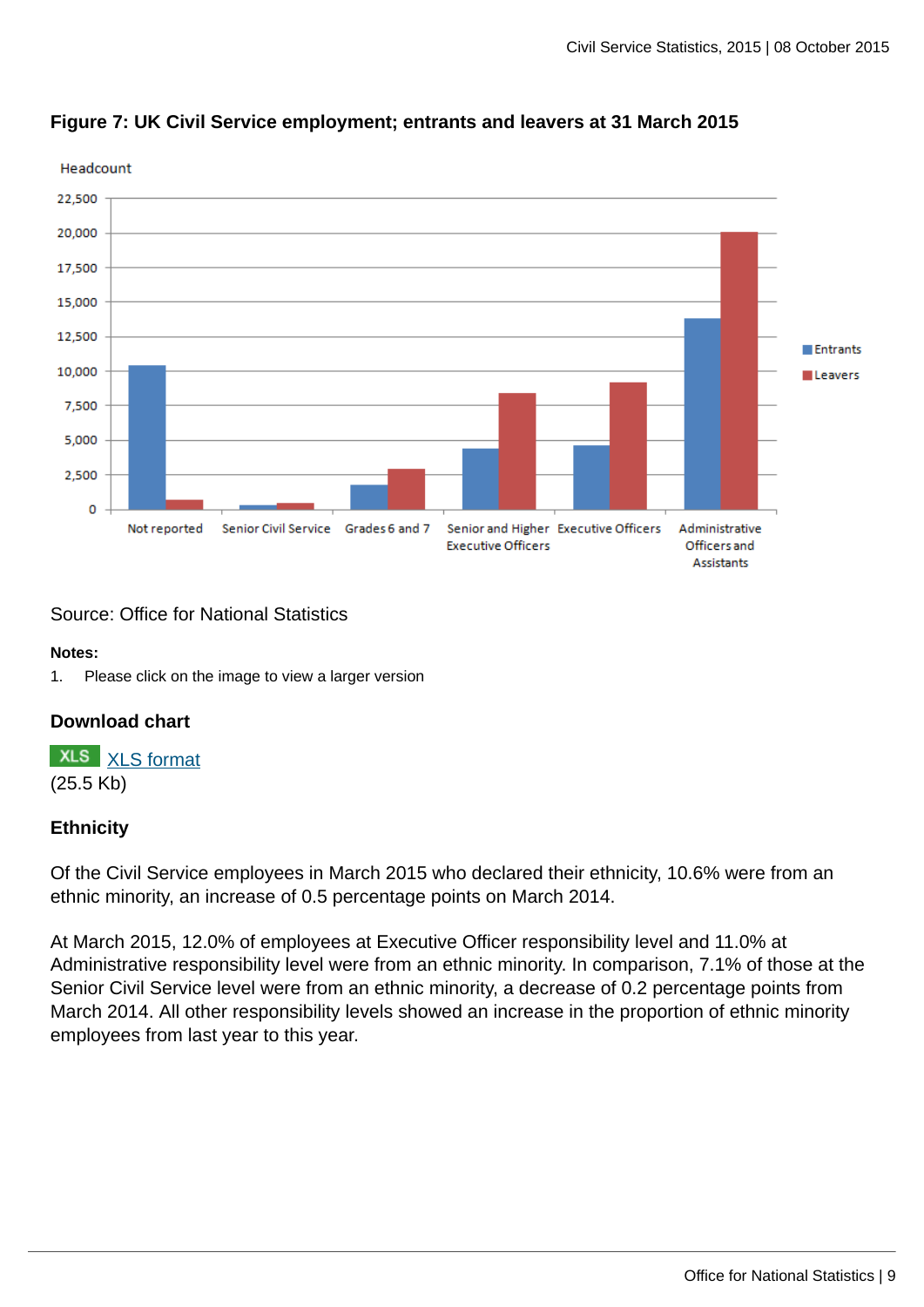

# **Figure 8: UK Civil Service employment; ethnic minority employees as a proportion of employees with known ethnic origin by responsibility level at 31 March 2015**

Source: Office for National Statistics

# **Download chart**

**XLS** [XLS format](http://www.ons.gov.uk:80/ons/rel/pse/civil-service-statistics/2015/chd-chart-08.xls) (25.5 Kb)

# **Disability status**

In March 2015, 8.9% of civil servants who declared their disability status were disabled, an increase of 0.1 percentage points compared with March 2014. The proportion of employees with a declared disability was greater in lower responsibility levels. At the Administrative responsibility level, 9.8% of employees who declared their disability status were disabled. This compares with 4.5% of employees at Senior Civil Service level.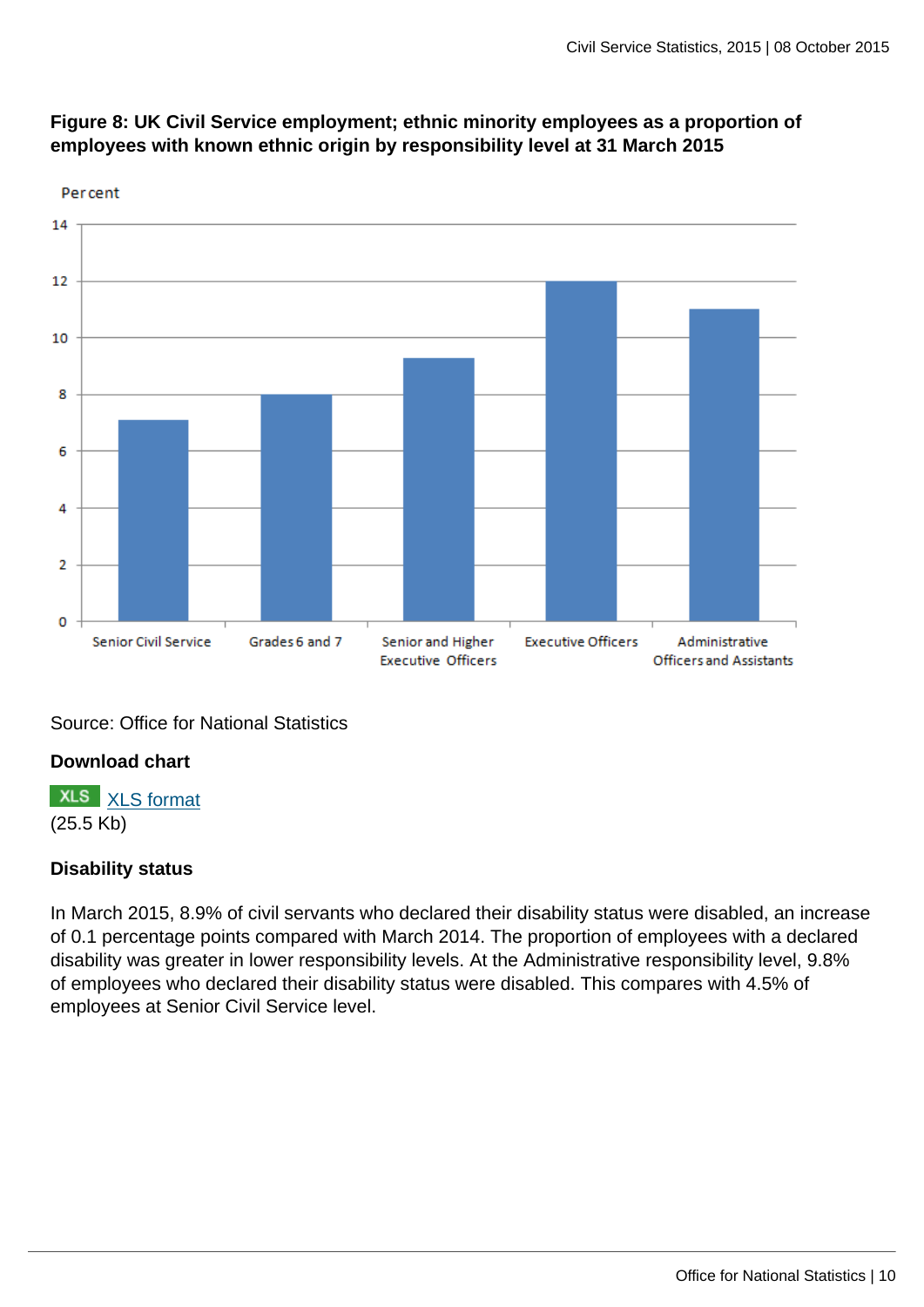

# **Figure 9: UK Civil Service employment; disabled employees as a percentage of employees with known disability status by responsibility level at 31 March 2015**

# Source: Office for National Statistics

#### **Download chart**

**XLS** [XLS format](http://www.ons.gov.uk:80/ons/rel/pse/civil-service-statistics/2015/chd-chart-09.xls) (25.5 Kb)

# **National Identity**

At 31 March 2015, 45% of civil servants with a declared national identity declared themselves as British or Mixed British. Employees alternatively declared themselves as English (38%), Scottish (8%), Welsh (6%) or Irish (1%). The remaining 3% recorded another national identity.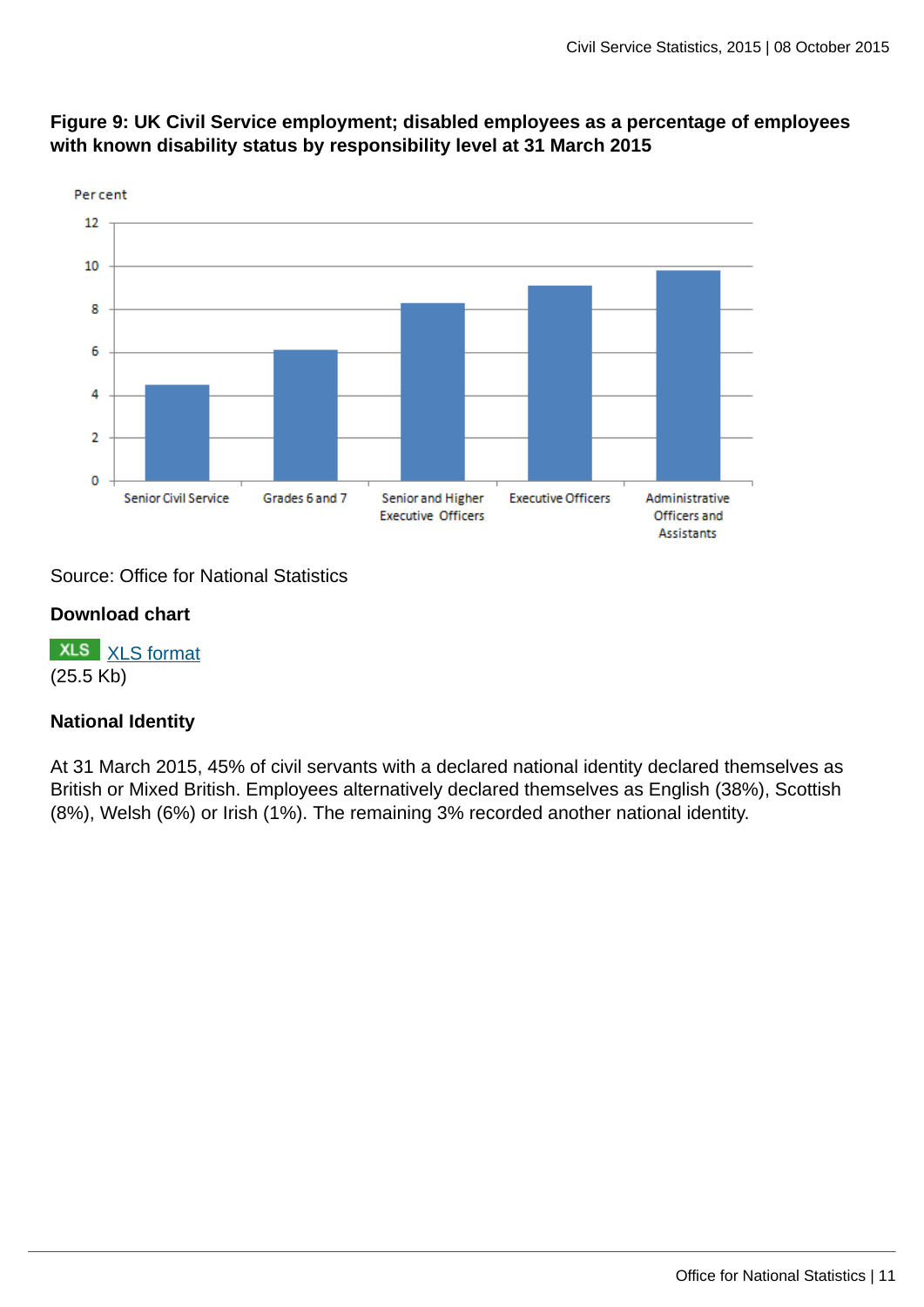

# **Figure 10: UK Civil Service employment; national identity as a proportion of employees with a declared national identity at 31 March 2015**

Source: Office for National Statistics

# **Download chart**

**XLS** [XLS format](http://www.ons.gov.uk:80/ons/rel/pse/civil-service-statistics/2015/chd-chart-10.xls) (25.5 Kb)

# **Salary**

The median gross salary of civil servants on 31 March 2015 was £24,980, an increase of £250 on the median salary on 31 March 2014. Employees overseas had the highest median earnings of £39,940, followed by employees in London (£31,580). The regions with the lowest median earnings were North East (£19,970), Northern Ireland (£22,670), North West (£22,960), Scotland (£23,140) and Wales (£23,200). The increase in median pay should be considered alongside the compositional impact on the make-up of the civil service workforce by responsibility level, whereby the number of employees working at the Administrative level decreased by over 10,000, while there were increases in employment for the Senior Civil Service level, Grades 6 and 7, and Senior Executive and Higher Executive Officers.

The gender pay gap for all employees, calculated as the difference between the median pay for males and females, fell from 13.6% in March 2014 to 12.8% in March 2015. This measure depends on the pay of part-time employees being converted to full-time equivalent salaries. The gender pay gap for full-time employees fell from 11.0% to 9.8%, and increased from 14.2% to 15.7% for parttime employees. For the 'all employees' category the largest gender pay gap is for the Senior Civil Service level at 4.9%. The Administrative responsibility level has the smallest gender pay gap at 0.5%.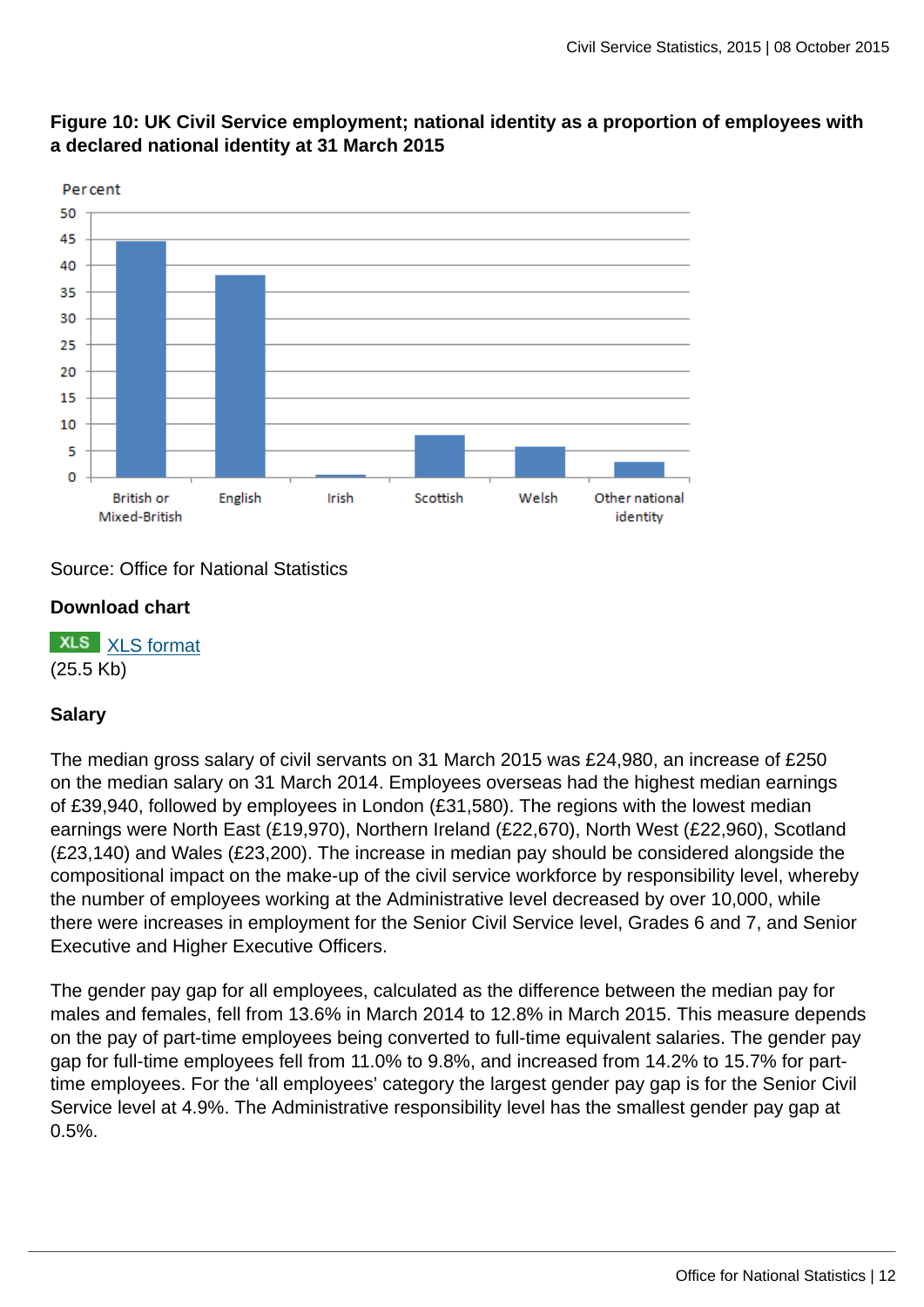

# **Figure 11: UK Civil Service employment; median annual gross salary of full time employees by gender and responsibility level 2015**

Source: Office for National Statistics

# **Download chart**

**XLS** [XLS format](http://www.ons.gov.uk:80/ons/rel/pse/civil-service-statistics/2015/chd-chart-11.xls) (25.5 Kb)

# **Reconciliation of Annual and Quarterly Civil Service Employment Statistics (Table 11)**

This statistical bulletin presents a range of statistics for the year ending 31 March 2015, based on findings from the Annual Civil Service Employment Survey (ACSES).

ONS also collects and publishes quarterly Civil Service employment statistics as part of the [Public](http://www.ons.gov.uk:80/ons/rel/pse/public-sector-employment/index.html) [Sector Employment \(PSE\) statistical bulletin](http://www.ons.gov.uk:80/ons/rel/pse/public-sector-employment/index.html). These quarterly statistics should be used when seeking to measure the size of the Civil Service over time. The latest published statistics are for Q2 2015 when Civil Service employment was 431,100 (397,850 on a full-time equivalent basis).

The difference between the ACSES and 2015 Q1 (January to March) PSE figures, which use the same reference date, is less than 0.1% headcount and less than 0.1% for full-time equivalents.

Table 11 provides a full breakdown of the differences between the two sources by department.

# **Background notes**

# 1. **Basic Quality Information**

Civil Service Statistics are sourced from the Annual Civil Service Employment Survey (ACSES). This, following a development programme in 2007, replaced the Mandate Collection and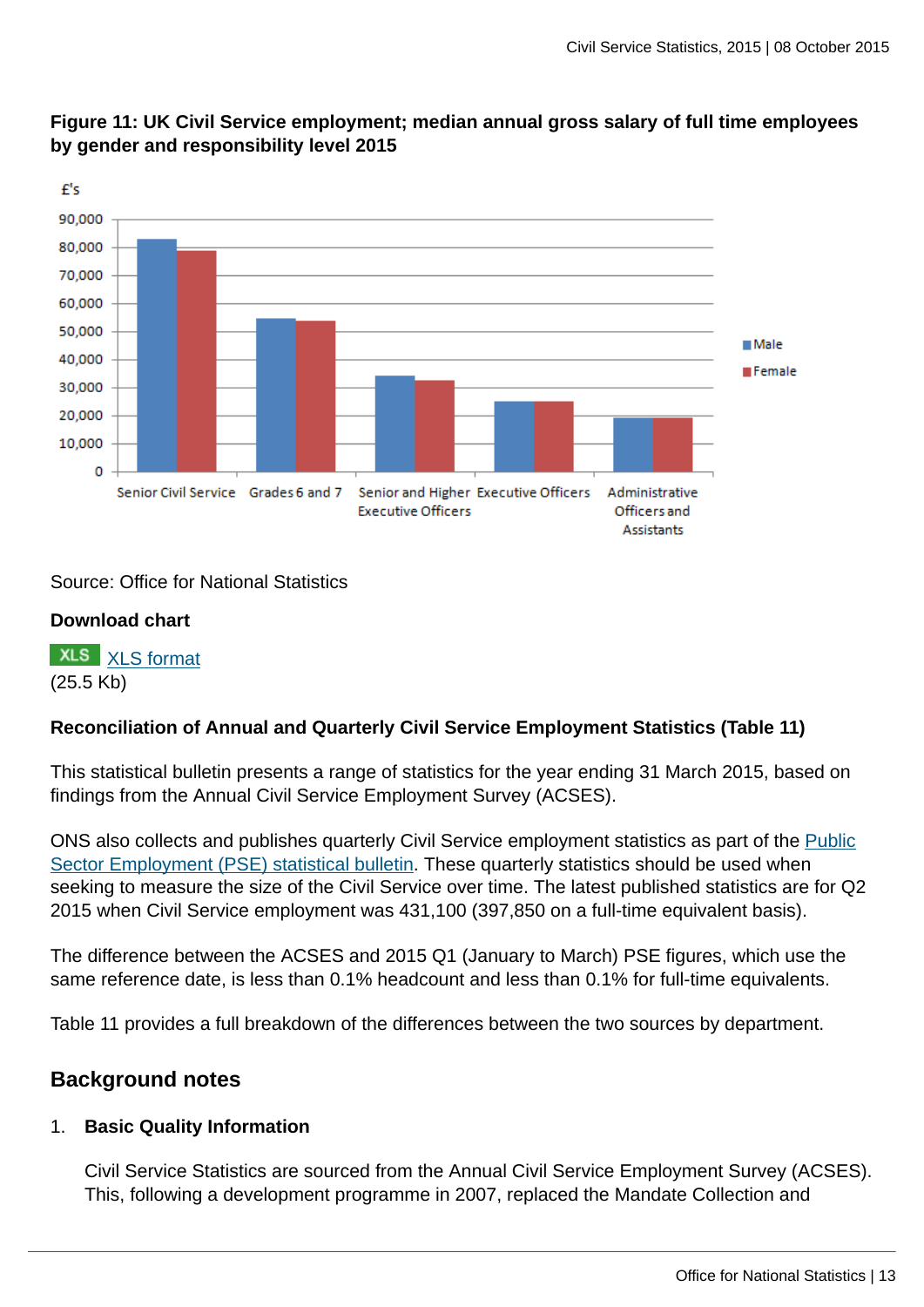departmental returns. For general issues regarding the interpreting of data, please see Background Note 3, 'Common pitfalls in interpreting the series'.

Further details can be found in the [Quality and Methodology Information note for Civil Service](http://www.ons.gov.uk:80/ons/guide-method/method-quality/quality/quality-information/business-statistics/annual-civil-service-employment-survey.pdf) [Statistics \(119 Kb Pdf\)](http://www.ons.gov.uk:80/ons/guide-method/method-quality/quality/quality-information/business-statistics/annual-civil-service-employment-survey.pdf).

#### 2. **Relevance to Users**

In consultation with the Cabinet Office and government departments, the content of the survey is continuously reviewed.

Civil Service Statistics 2015 covers the 12-month period to 31 March 2015. When comparing Civil Service Statistics over time it is important to note that the reference periods of the collections have varied for years prior to 2008.

ACSES offers the benefit of uniform collection for the whole of the Civil Service. Previously, two collection tools were used (1970 to 2006). The Mandate Collection accounted for approximately 85% of the Civil Service and comprised comprehensive anonymous datasets extracted directly from the HR systems of government departments and their agencies. For historical reasons, some departments supplied summary tables instead. These were called departmental returns and covered only a limited subset of data.

#### 3. **Common pitfalls in interpreting the series**

This release counts all home Civil Service employees. Civil Service Statistics excludes the Northern Ireland Civil Service, other Crown servants and employees in the wider public sector, for example, employees of Non-Departmental Public Bodies (NDPBs) and the National Health Service (NHS).

Statistics are published on the gender, ethnicity, disability status and age of the Civil Service workforce. All diversity statistics relate to civil servants counted on a headcount basis. Employees declared as disabled are presented as a percentage of known disability status. Those employees who have either not responded or actively chosen not to declare their status are excluded from the calculation. The same applies when calculating the percentage of civil servants from an ethnic background. This should be considered when interpreting the statistics.

#### 4. **Concepts and definitions**

Headcount statistics are based on the number of employees with an employment contract who are being paid by the organisation. Employees can be permanent, on a fixed-term contract or employed on a temporary basis. The self-employed, contract workers and agency workers are excluded. Employees not on the payroll and not being paid during the reference period are also excluded, for example, those on unpaid maternity leave, unpaid sick absence and career breaks.

Full-time employees are those who are contracted to work 37 hours per week (36 hours per week in London for employees employed prior to 2013. Employees in London substantively promoted since 2013, or who have joined the Civil Service subsequent to this date, are now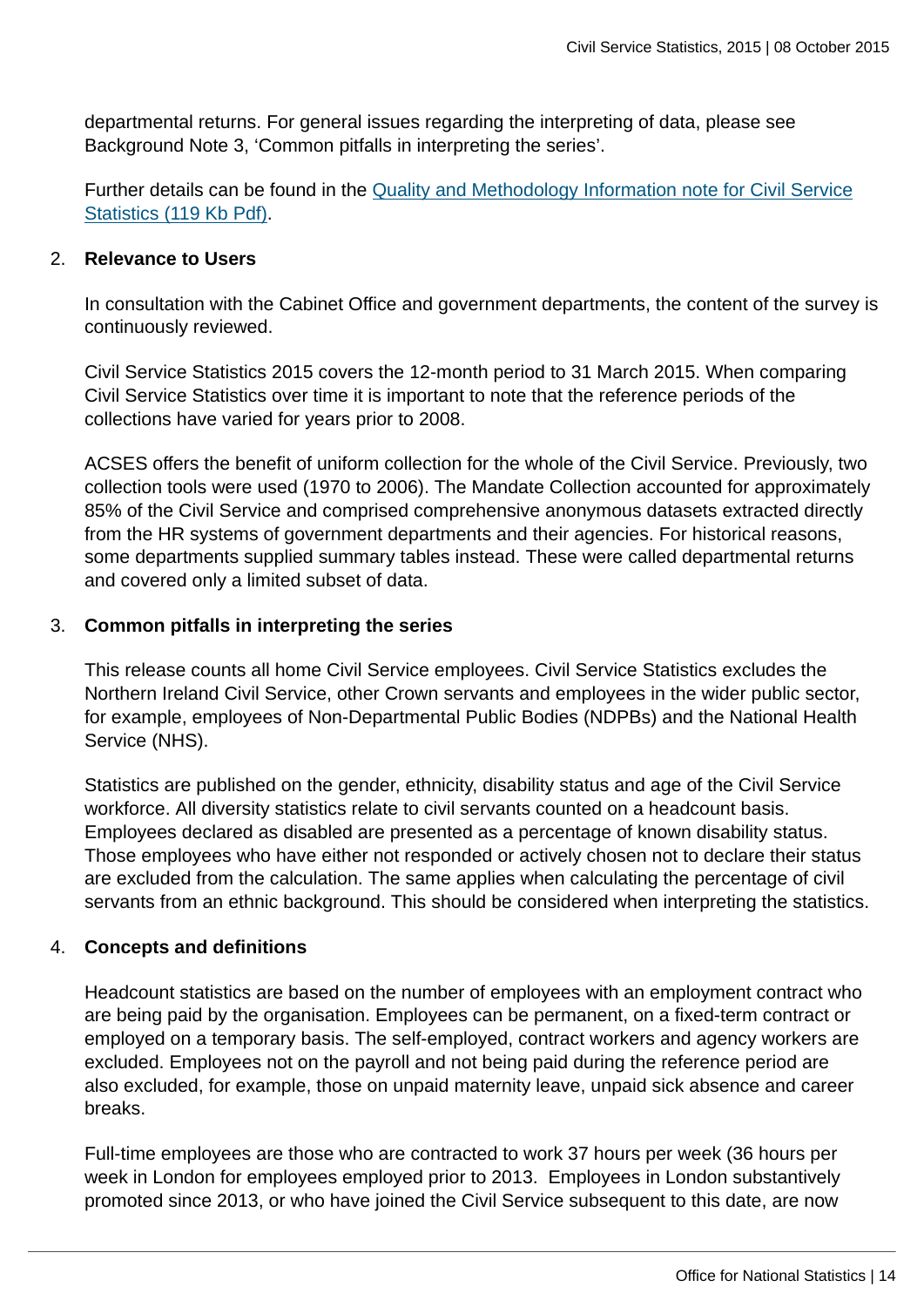contracted to work 37 hours per week if on a full-time basis). Part-time employees are those who work less than the normal contracted hours.

Full-time equivalents are based on converting part-time employees' hours into full-time employees' equivalent. This provides a better indicator of total labour input than a headcount.

Permanent employees are employees with a contract that has no agreed expiry date or a fixed term contract of more than 12 months. Temporary employees are those with a fixed-term contract of 12 months or less or who are employed on a temporary basis. Temporary employees must be paid through the departments' payroll. Employees hired through agencies are not included.

Entrants and leavers are employees entering or leaving the Civil Service in the 12 months to 31 March 2015. The figures exclude transfers and loans between departments. Employees leaving on 31 March 2015 are counted as both staff in post and leavers. A number of departments are unable to provide a date of entry for civil servants in their employment. Some departments are also unable to distinguish between those civil servants entering their department for the first time via transfer or loan and those new to the Civil Service. As such, the number of net entrants and leavers will not reconcile with the change in employment between 31 March 2014 and 31 March 2015.

Gross salary is the annual salary inclusive of basic pay (including consolidated performance pay) and pay-related allowances such as regional and skills allowances. It does not include bonuses. The headline earnings statistics are based on the median rather than the mean. The median is the value below which 50% of employees fall. It is preferred over the mean for earnings data as it is influenced less by extreme values and because of the skewed distribution of earnings data.

Responsibility levels - since 1 April 1996 all departments and agencies have had delegated responsibility for the pay and grading of their employees, except for those at the Senior Civil Service (SCS) level. The concept of broad 'responsibility levels' is therefore used, in which departmental grades have been assigned to levels broadly equivalent (in terms of pay and job weight) to the former service-wide grades.

SCS – Senior Civil Service level

Grade 6

Grade 7

- SEO Senior Executive Officer
- HEO Higher Executive Officer
- EO Executive Officer
- AO Administrative Officer
- AA Administrative Assistant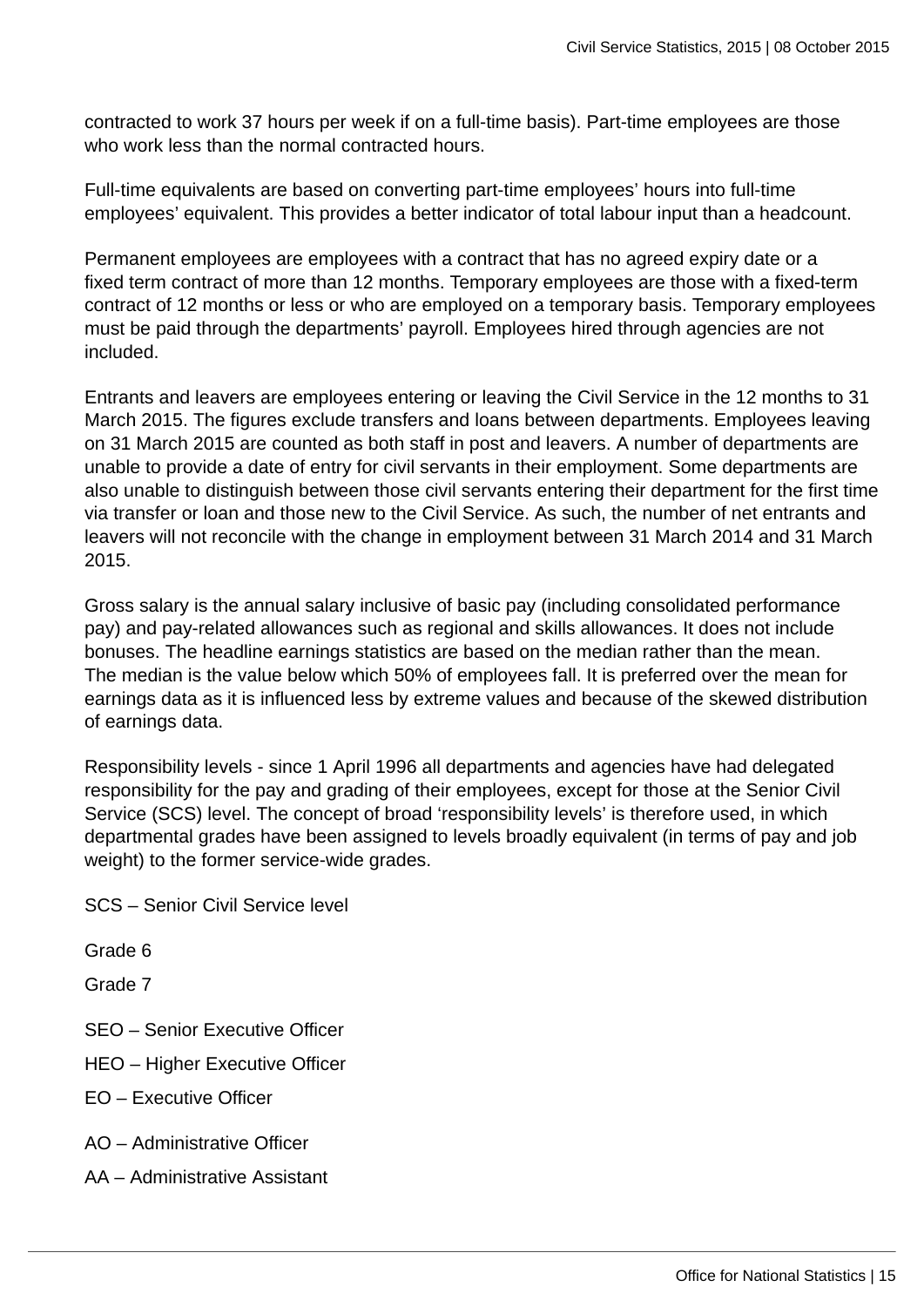The professions of civil servants were collected for the first time in 2007. The professions relate to the post occupied by the person and are not dependent on any qualifications the individual may have. The range of professions includes economics, engineering, finance, human resources, law, science, tax professionals etc. Employees can alternatively be assigned to operational delivery (delivering front line services) or policy delivery (designing or enhancing services to the public). If a post could be considered operational delivery but also matches one of the specific professions, the person is assigned to the specific profession. It should not be assumed that those classified to Operational Delivery represent the sum of all those delivering front line services.

Regional statistics are presented in this publication at NUTS 2 region level. More detailed geographical breakdowns are available in the associated online tables released today.

#### 5. **Accuracy**

All government departments and agencies responded to the survey for the year ending 31 March 2015.

Departments are not always able to provide complete information for every variable and users should consider this known under-coverage and non-response issue when interpreting the statistics, particularly over time.

|  | Table 1: Non Response Comparison 2014 to 2015 |
|--|-----------------------------------------------|
|--|-----------------------------------------------|

| Per cent non-response    | 2014        | 2015        |
|--------------------------|-------------|-------------|
| Gender                   | $\mathbf 0$ | $\mathbf 0$ |
| Age                      | < 0.1       | < 0.1       |
| Responsibility level     | 0.6         | 2.9         |
| <b>Disability status</b> | 8.7         | 18.8        |
| Ethnicity                | 5.4         | 8.2         |
| National Identity        | 20.4        | 24.6        |
| Profession               | 3.5         | 3.9         |
| Gross salary             | 0.2         | 0.3         |

**Table source:** Office for National Statistics

#### **Download table**



The main reason for under-coverage and non-response is that it can take time for HR systems to 'catch up' when a new employee joins their department. Departments are also increasingly moving to self-service systems which require individuals to maintain their personal information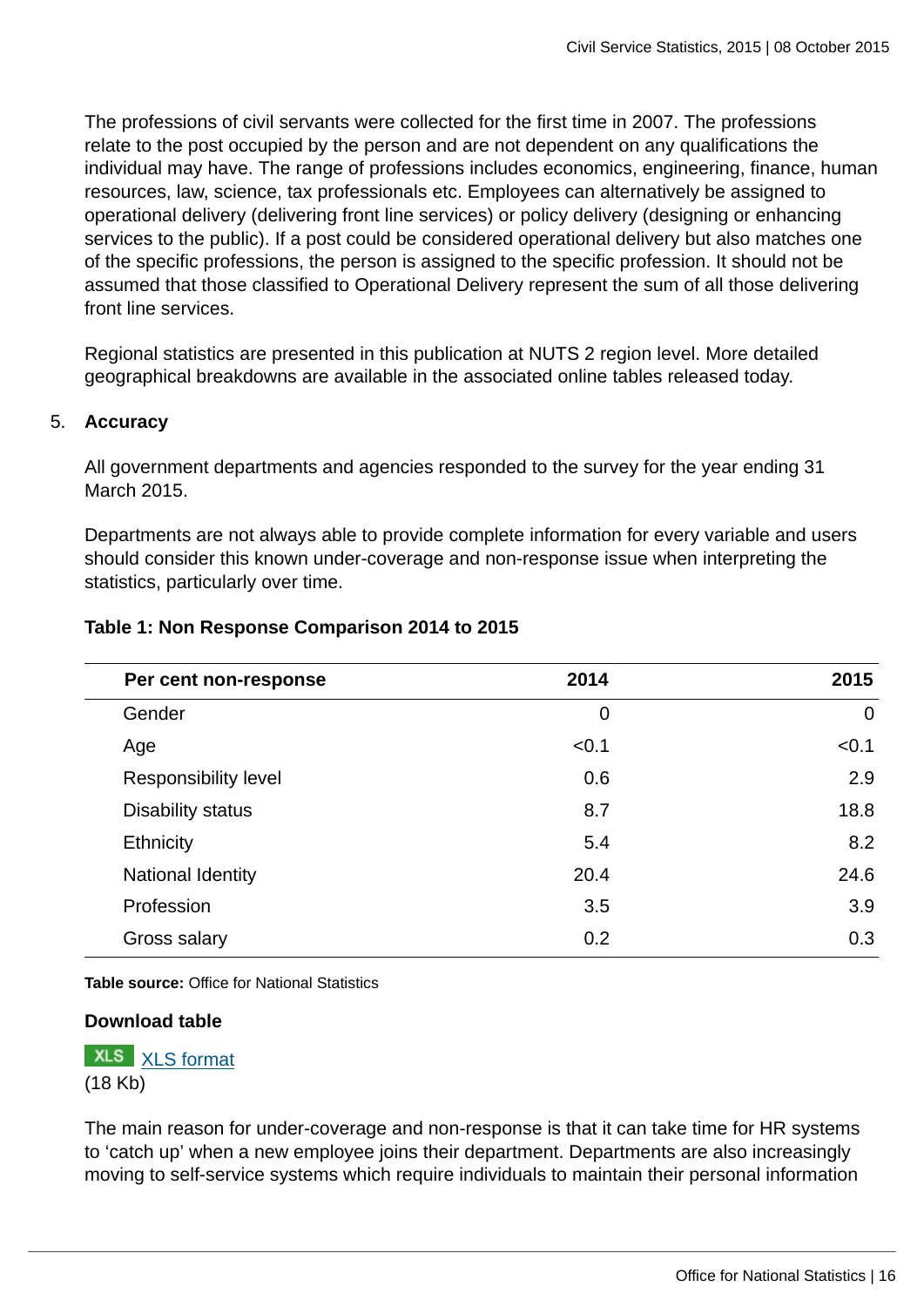via an intranet service. While it is the responsibility of departments to review the quality of information held and encourage regular updates, an element of non-response is expected. The large increase in disability status non-response comes from the greater clarification obtained from responding departments on 'undeclared' responses on disability.

#### 6. **Reliability**

There have been no revisions made to Civil Service Statistics 2014.

#### 7. **Coherence**

A key measure of quality is the reconciliation between the two sources of Civil Service employment statistics, the annual and quarterly surveys. Despite departments supplying both sets of data and ONS's continuing work with departments to minimise any differences between the two sources, some differences still remain. Disparities arise due to timing differences between the two sources and the nature of the data collections. The quarterly survey is published eleven to twelve weeks after the end of the reference period. As only summary statistics are required, data can often be sourced by departments directly from payroll systems rather than HR systems which are commonly used to supply data for ACSES. The timeliness of the survey also means that HR systems continue to be updated after the snapshot date. This live updating of systems means there is always the possibility of differences arising before the more comprehensive annual collection is completed.

#### 8. **Notes on tables**

Due to rounding the sum of constituent items in tables may not always agree exactly with the totals shown due to rounding.

#### Symbols

- .. Figures suppressed to avoid disclosure of information relating to individual enterprises.
- Data not available.
- 9. Details of the policy governing the release of new data are available by visiting [www.statisticsauthority.gov.uk/assessment/code-of-practice/index.html](http://www.statisticsauthority.gov.uk/assessment/code-of-practice/index.html) or from the Media Relations Office email: [media.relations@ons.gsi.gov.uk](mailto:media.relations@ons.gsi.gov.uk)

# **Copyright**

#### © Crown copyright 2015

You may use or re-use this information (not including logos) free of charge in any format or medium, under the terms of the Open Government Licence. To view this licence, visit www.nationalarchives.gov.uk/doc/open-government-licence/ or write to the Information Policy Team, The National Archives, Kew, London TW9 4DU, or email: [psi@nationalarchives.gsi.gov.uk](mailto:psi@nationalarchives.gsi.gov.uk).